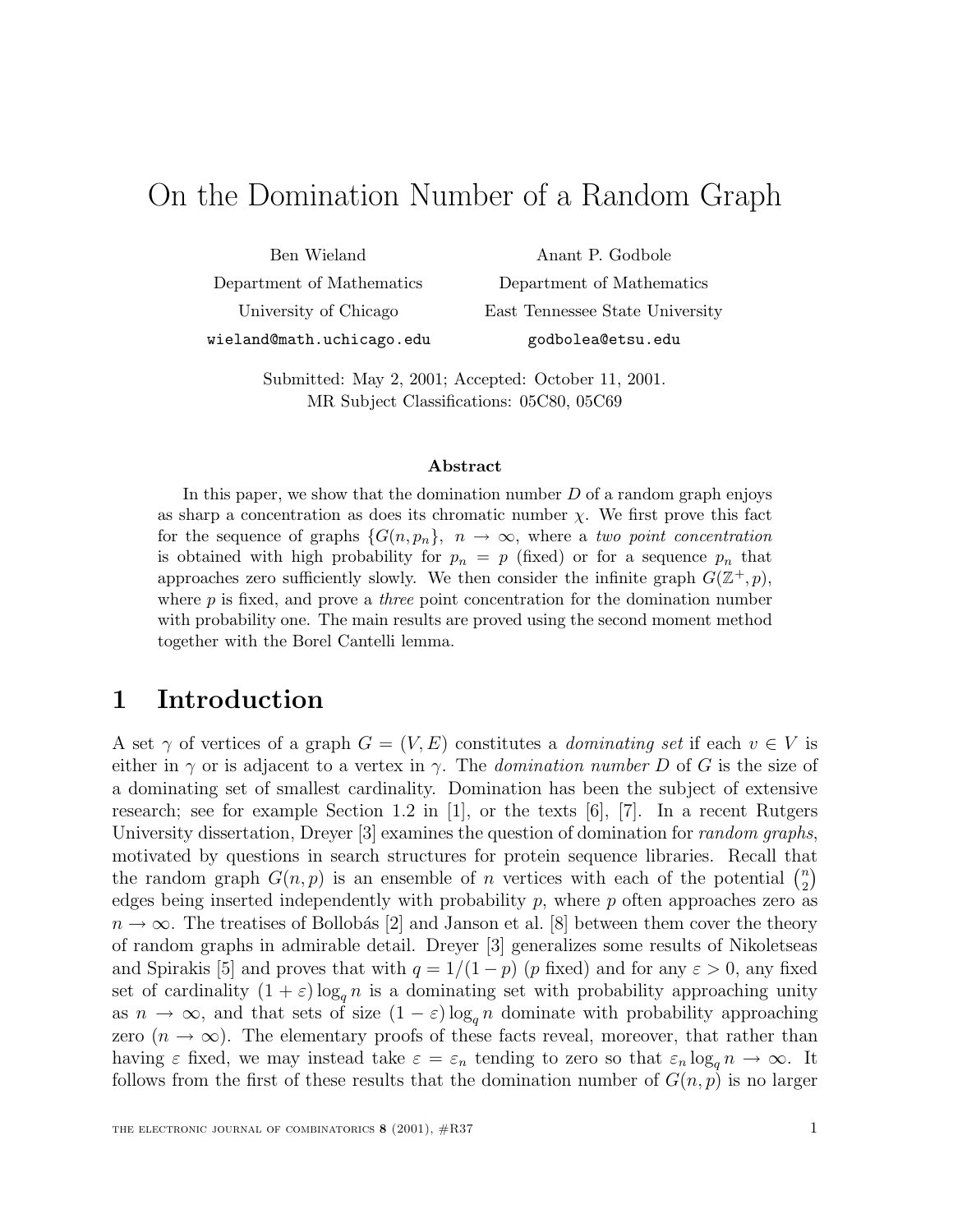than  $\lceil \log_q n + a_n \rceil$  with probability approaching unity – where  $a_n$  is any sequence that approaches infinity. This is because

$$
\mathbb{P}(D \leq \lceil \log_q n + a_n \rceil) = \mathbb{P}(\exists \text{ a dominating set of size } r := \lceil \log_q n + a_n \rceil)
$$
  
\n
$$
\geq \mathbb{P}(\{1, 2, \dots, r\} \text{ is a dominating set})
$$
  
\n
$$
= (1 - (1 - p)^r)^{n-r}
$$
  
\n
$$
\geq 1 - (n - r)(1 - p)^r
$$
  
\n
$$
\geq 1 - n(1 - p)^r
$$
  
\n
$$
\geq 1 - n(1 - p)^{\log_q n + a_n}
$$
  
\n
$$
= 1 - (1 - p)^{a_n}
$$
  
\n
$$
\to 1.
$$

In this paper, we sharpen this result, showing that the domination number D of a random graph enjoys as sharp a concentration as does its chromatic number  $\chi$  [1]. In Section 2, we prove this fact for the sequence of graphs  $\{G(n, p_n)\}\$ ,  $n \to \infty$ , where a two point concentration is obtained with high probability  $(w.h.p.)$  for  $p_n = p$  (fixed) or for a sequence  $p_n$  that approaches zero sufficiently slowly. In Section 3, on the other hand, we consider the infinite graph  $G(\mathbb{Z}^+, p)$ , where p is fixed, and prove a *three* point concentration for the domination number with probability one (i.e., in the almost everywhere sense of measure theory.) The main results are proved using the so-called *second moment method* [1] together with the Borel Cantelli lemma from probability theory. We consider our results to be interesting, particularly since the problem of determining domination numbers is known to be NP-complete, and since very little appears to have been done in the area of domination for random graphs (see, e.g., [4] in addition to [3],[5].)

#### **2 Two Point Concentration**

For  $r \geq 1$ , let the random variable  $X_r$  denote the number of dominating sets of size r. Note that

$$
X_r = \sum_{j=1}^{\binom{n}{r}} I_j,
$$

where  $I_j$  equals one or zero according as the j<sup>th</sup> set of size r forms or doesn't form a dominating set, and that the expected value  $\mathbb{E}(X_r)$  of  $X_r$  is given by

$$
\mathbb{E}(X_r) = \binom{n}{r} \left(1 - (1 - p)^r\right)^{n - r}.\tag{1}
$$

We first analyze (1) on using the easy estimates  $\binom{n}{r} \leq (ne/r)^r$  and  $1-x \leq \exp(x)$  to get

$$
\mathbb{E}(X_r) \leq \left(\frac{ne}{r}\right)^r \exp\left\{-(n-r)(1-p)^r\right\} \n= \exp\left\{-n(1-p)^r + r(1-p)^r + r + r\log n - r\log r\right\}.
$$
\n(2)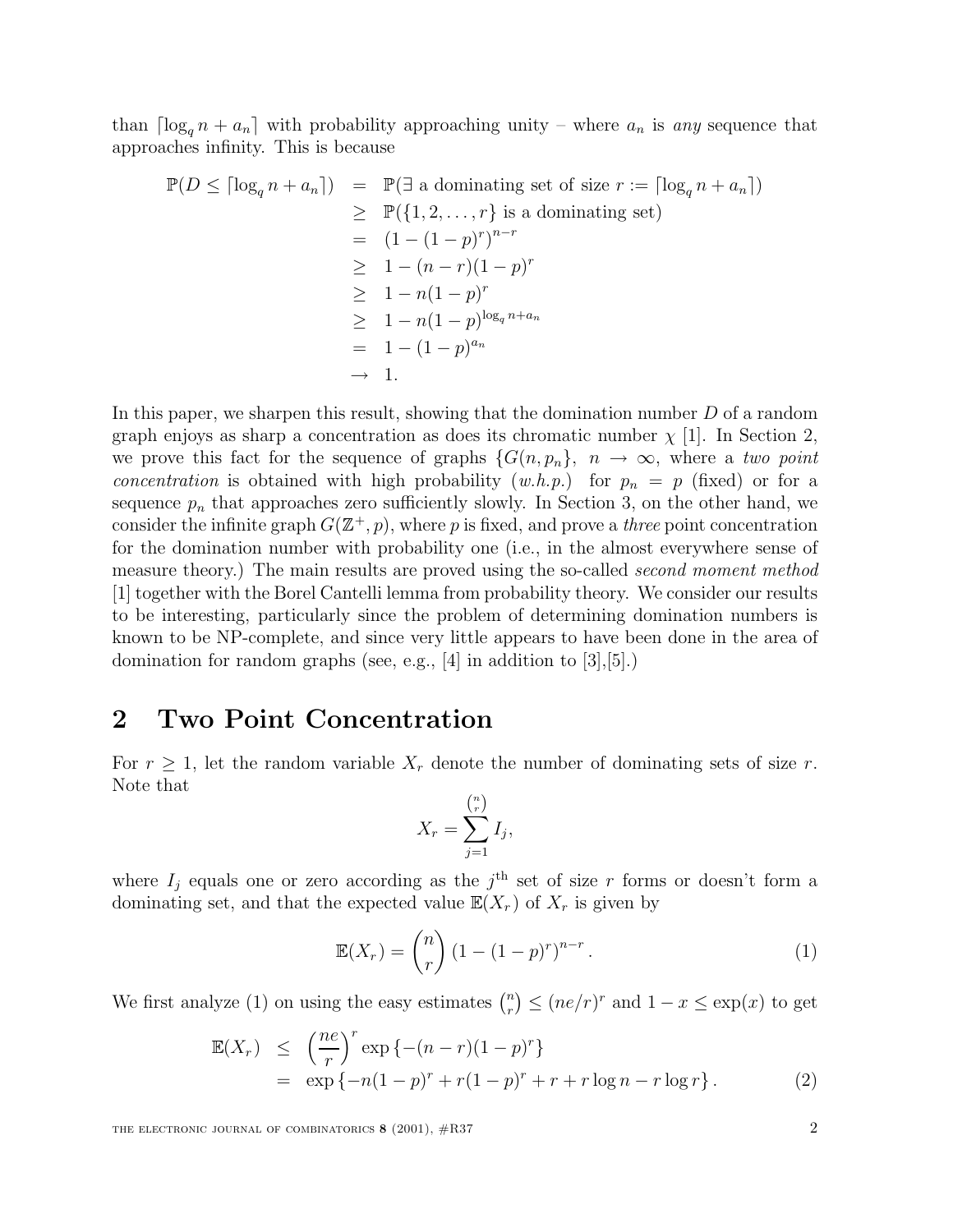Here and throughout this paper, we use log to denote the natural logarithm. Note that the right hand side of (2) makes sense even if  $r \notin \mathbb{Z}^+$ , and that it can be checked to be an increasing function of r by verifying that its derivative is non-negative for  $r \leq n$ . Keeping these facts in mind, we next denote  $\log_{1/(1-p)} n$  (for fixed p) by Ln and note that with  $x - \mathbb{L} n = \mathbb{L}(\mathbb{L} n)(\log n)$  the exponent in (2) can be bounded above as follows:  $r = \mathbb{L}n - \mathbb{L}(\mathbb{L}n)(\log n)$  the exponent in (2) can be bounded above as follows:

$$
\exp\{-n(1-p)^r + r(1-p)^r + r + r\log n - r\log r\}
$$
\n
$$
\leq \exp\{-n(1-p)^r + 2r + r\log n - r\log r\}
$$
\n
$$
\leq \exp\{2\mathbb{L}n - 2\mathbb{L}((\mathbb{L}n)(\log n)) - (\log n)\mathbb{L}((\mathbb{L}n)(\log n))
$$
\n
$$
-r\log r\}
$$
\n
$$
\to 0 \quad (n \to \infty).
$$
\n(3)

It follows from (3) that with  $r = |\mathbb{L}n - \mathbb{L}((\mathbb{L}n)(\log n))|$  and  $D_n$  denoting the domination number, we have

$$
\mathbb{P}(D_n \le r) = \mathbb{P}(X_r \ge 1) \le \mathbb{E}(X_r) \to 0 \ \ (n \to \infty).
$$

We have thus proved

**Lemma 1** The domination number  $D_n$  of the random graph  $G(n, p)$  satisfies, for fixed p,

 $\mathbb{P}(D_n \geq |\mathbb{L}n - \mathbb{L}((\mathbb{L}n)(\log n))| + 1) \to 1 \ (n \to \infty).$ 

The values of  $\mathbb{L}n$  tend to get somewhat large if  $p \to 0$ . For example, if  $p = 1 - 1/e$ , then  $\mathbb{L}n = \log n$ , but with  $p = 1/n$ ,  $\mathbb{L}n \approx n \log n$ , where, throughout this paper, we write  $a_n \approx b_n$  if  $a_n/b_n \to 1$  as  $n \to \infty$ . In general, for  $p \to 0, \mathbb{L}(\cdot) \approx \log(\cdot)/p$ . If the argument leading to (3) is to be generalized, we clearly need  $r := \mathbb{L}n - \mathbb{L}((\mathbb{L}n)(\log n)) \geq 1$  so that  $r \log r \geq 0$ ; note that r may be negative if, e.g.,  $p = 1/n$ . One may check that  $r \geq 1$ if  $p > e \log^2 n/n$ . It is not too hard to see, moreover, that the argument leading to (3) is otherwise independent of the magnitude of p (since  $(\log n)\mathbb{L}((\mathbb{L}n)(\log n))$  always far exceeds  $2\mathbb{L}n$ , so that we have

**Lemma 2** The conclusion of Lemma 1 holds for each sequence of graphs  $G(n, p_n)$  with  $p_n \geq e \log^2 n/n$ .

We next continue with the analysis of the expected value  $\mathbb{E}(X_r)$ . Throughout this paper, we will use the notation  $o(1)$  to denote a *generic* function that tends to zero with n. Also, given non-negative sequences  $a_n$  and  $b_n$ , we will write  $a_n \gg b_n$  (or  $b_n \ll a_n$ ) to mean  $a_n/b_n \to \infty$  as  $n \to \infty$ . Returning to (1), we see on using the estimate  $1-x \ge$  $\exp\{-x/(1-x)\}\$  that for  $r\geq 1$ ,

$$
\mathbb{E}(X_r) = \binom{n}{r} (1 - (1 - p)^r)^{n-r} \n\geq \binom{n}{r} (1 - (1 - p)^r)^n \n\geq (1 - o(1)) \frac{n^r}{r!} \exp\left\{-\frac{n(1 - p)^r}{1 - (1 - p)^r}\right\},
$$
\n(4)

THE ELECTRONIC JOURNAL OF COMBINATORICS **8** (2001),  $\#R37$  3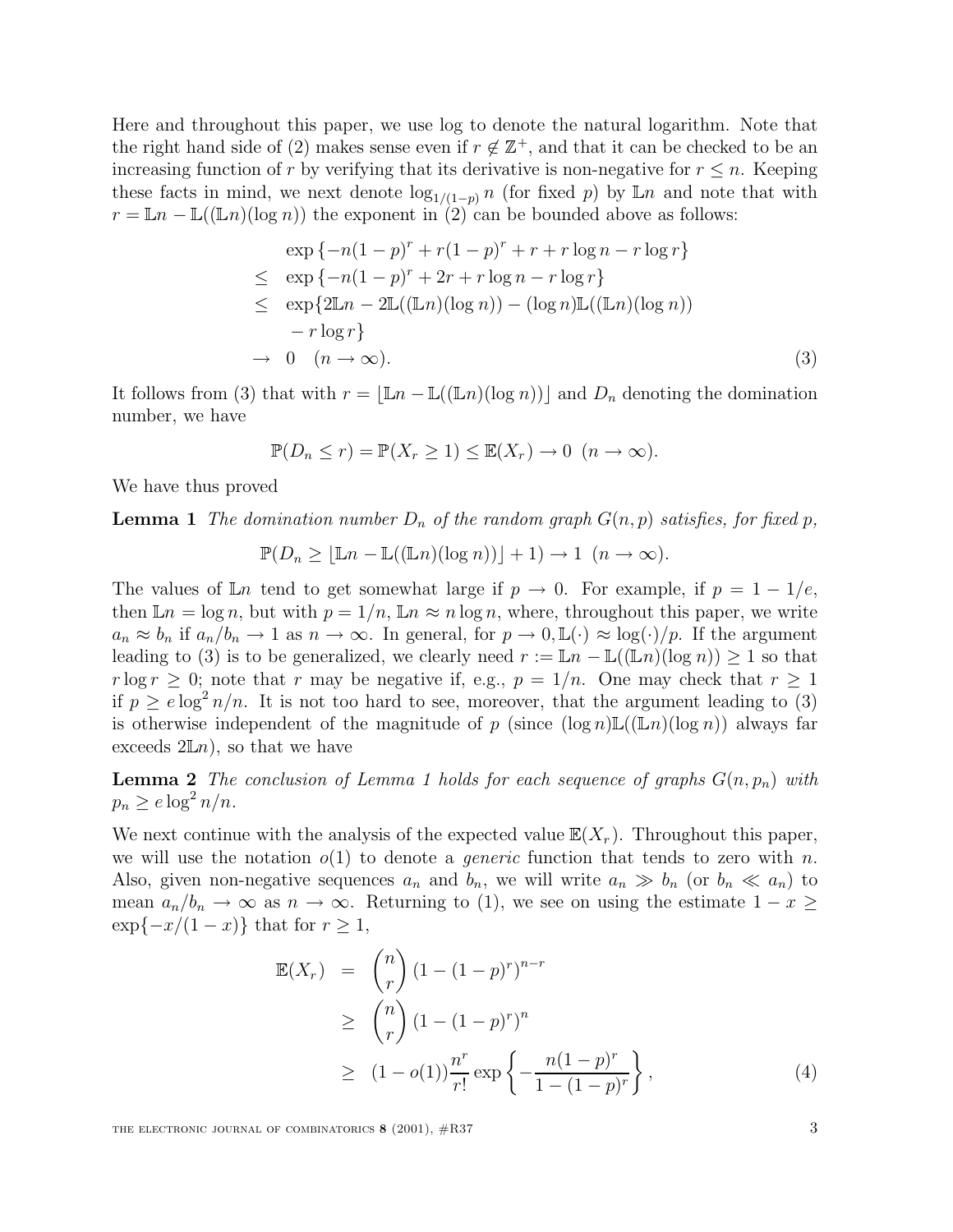where the last estimates in (4) hold provided that  $r^2 = o(n)$ , which is a condition that is certainly satisfied if p is fixed (and in general if  $p \gg \log n/\sqrt{n}$ ) and  $r = \mathbb{L}n$  −  $\mathbb{L}((\mathbb{L}n)(\log n)) + \varepsilon$ , where the significance of the arbitrary  $\varepsilon > 0$  will become clear in a moment<sup>1</sup>. Assume that  $p \gg \log n/\sqrt{n}$  and set  $r = \mathbb{L}n - \mathbb{L}((\mathbb{L}n)(\log n)) + \varepsilon$ , i.e., a mere  $\varepsilon$  more than the value  $r = \mathbb{L}n - \mathbb{L}((\mathbb{L}n)(\log n))$  ensuring that " $\mathbb{E}^{n}(X_r) \to 0$ . We shall show that this choice forces the right hand side of (4) to tend to infinity. Stirling's approximation yields,

$$
(1 - o(1))\frac{n^r}{r!} \exp\left\{-\frac{n(1 - p)^r}{1 - (1 - p)^r}\right\}
$$
  
\n
$$
\geq (1 - o(1))\left(\frac{ne}{r}\right)^r \frac{1}{\sqrt{2\pi r}} \exp\left\{-\frac{n(1 - p)^r}{1 - (1 - p)^r}\right\}
$$
  
\n
$$
\geq (1 - o(1)) \exp\left\{A - B\right\},
$$
 (5)

where

$$
A = (\log n)(\mathbb{L}n) \left\{ 1 - \frac{(1-p)^{\varepsilon}}{1 - \frac{(1-p)^{\varepsilon} \mathbb{L}n \log n}{n}} \right\} + \mathbb{L}n
$$

and

$$
B = \mathbb{L}(\mathbb{L}n \log n) + (\log n)\mathbb{L}(\mathbb{L}n \log n) + \mathbb{L}n \log(\mathbb{L}n) + K + \log(\mathbb{L}n)/2,
$$

where  $K = \log \sqrt{2\pi}$ . We assert that the right side of (5) tends to infinity for all positive<br>values of  $\epsilon$  provided that n is fixed or else tends to zero at an appropriately slow rate values of  $\varepsilon$  provided that p is fixed or else tends to zero at an appropriately slow rate. Some numerical values may be useful at this point. Using  $p = 1 - (1/e)$  and  $\mathbb{E}(X_r) \approx$  $(ne/r)^r \exp\{-ne^{-r}\},\;$  Rick Norwood has computed that with  $n = 100,000,\; \mathbb{E}(X_7)$ 3.26 · 10<sup>-8</sup>, while  $\mathbb{E}(X_8) = 4.8 \cdot 10^{21}$ . Since  $p \gg \log n / \sqrt{n}$  and  $\mathbb{L}n \approx \log n / p$ , we see that  $p \gg \mathbb{L}n \log n/n$  and thus that for large n,

$$
A \ge \log n \mathbb{L} n \left\{ 1 - \frac{(1-p)^{\varepsilon}}{1 - \varepsilon p (1-p)^{\varepsilon}} \right\} + \mathbb{L} n.
$$

For specificity, we now set  $\varepsilon = 1/2$  and use the estimate  $1 - \sqrt{1 - x} \geq x/2$ , which implies that for large n

$$
A \geq (\log n)(\mathbb{L}n) \left\{ 1 - \frac{(1-p)^{\varepsilon}}{1 - \varepsilon p(1-p)^{\varepsilon}} \right\} + \mathbb{L}n
$$
  
\n
$$
= (\log n)(\mathbb{L}n) \left\{ \frac{1}{1 - \varepsilon p(1-p)^{\varepsilon}} - \frac{(1-p)^{\varepsilon}}{1 - \varepsilon p(1-p)^{\varepsilon}} - \frac{\varepsilon p(1-p)^{\varepsilon}}{1 - \varepsilon p(1-p)^{\varepsilon}} \right\} + \mathbb{L}n
$$
  
\n
$$
\geq (\log n)(\mathbb{L}n) \frac{\varepsilon p[1 - (1-p)^{\varepsilon}]}{1 - \varepsilon p(1-p)^{\varepsilon}} + \mathbb{L}n
$$
  
\n
$$
\geq (\log n)(\mathbb{L}n) \frac{p^2 \varepsilon^2}{1 - \varepsilon p(1-p)^{\varepsilon}} + \mathbb{L}n
$$
  
\n<sup>1</sup> Recall that we will find it beneficial to continue to plug in a non-integer value for  $r$  on the right

side of an equation such as (4), fully realizing that  $\mathbb{E}(X_r)$  makes no sense. In such cases, the notation "E" $(X_r)$ , "V" $(X_r)$  etc. will be used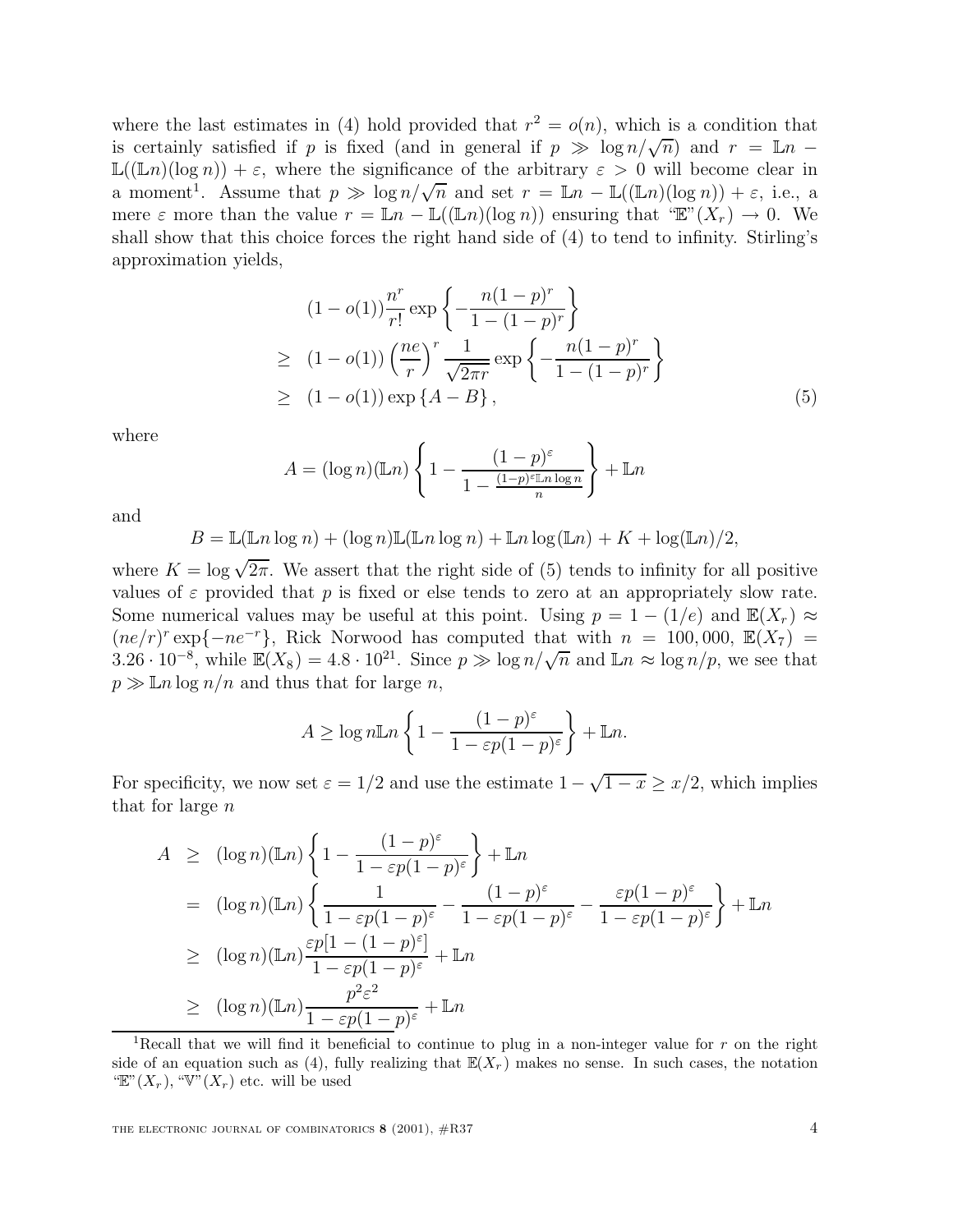$$
\geq (\log n)(\mathbb{L}n)p^2\varepsilon^2 + \mathbb{L}n = \frac{(\log n)(\mathbb{L}n)p^2}{4} + \mathbb{L}n := C.
$$

The choice of  $\varepsilon = 1/2$  has its drawbacks as we shall see; it is the main reason why a two point concentration (rather than a far more desirable one point concentration) will be obtained at the end of this section. The problem is that  $\mathbb{L}n - \mathbb{L}((\mathbb{L}n)(\log n))$  may be arbitrarily close to an integer, so that we might, in our quest to have

$$
\lfloor \mathbb{L} n - \mathbb{L}((\mathbb{L} n)(\log n)) \rfloor = \lfloor \mathbb{L} n - \mathbb{L}((\mathbb{L} n)(\log n)) + \varepsilon \rfloor,
$$

be forced to deal with a sequence of  $\varepsilon$ 's that tend to zero with n. From now on, we shall take  $\varepsilon = 1/2$  unless it is explicitly specified to be different. We shall show that  $C/10$ exceeds each of the five quantities that constitute  $B$ , so that

$$
\exp\{A - B\} \ge \exp\{C - B\} \ge \exp\{C/2\} \to \infty.
$$

It is clear that we only need focus on the case  $p \to 0$ . Also, it is evident that for large  $n, C/10 \ge K = \log \sqrt{2\pi}$  and  $C/10 \ge \log(\mathbb{L}n)/2$ . Next, note that the second term in B dominates the first, so that we need to exhibit the fact that

$$
C/10 \ge (\log n) \mathbb{L}(\mathbb{L}n \log n). \tag{6}
$$

Since  $\mathbb{L}(\cdot) \approx \log(\cdot)/p$ , (6) reduces to

$$
\frac{p \log^2 n}{40} + \frac{\log n}{10p} \ge \log n \mathbb{L}(\frac{\log^2 n}{p}),
$$

and thus to

$$
\frac{p\log n}{40} + \frac{1}{10p} \ge \frac{1}{p}\log\left(\frac{\log^2 n}{p}\right).
$$

(6) will thus hold provided that

$$
\frac{p\log n}{40} \ge \frac{1}{p}\log(\frac{\log^2 n}{p}),
$$

or if

$$
\frac{p^2}{40} \ge \frac{\log\left(\frac{\log^2 n}{p}\right)}{\log n},
$$

a condition that is satisfied if p is not too small, e.g., if  $p = 1/\log \log n$ . Finally, the condition  $C/10 \geq \ln \log (\ln n)$  may be checked to hold for large n provided that condition  $C/10 \geq \mathbb{L}n \log(\mathbb{L}n)$  may be checked to hold for large n provided that

$$
\frac{p^2\log n}{40} \ge \log\left(\frac{\log n}{p}\right),\,
$$

or if

$$
\frac{p^2}{40} \ge \frac{\log\left(\frac{\log n}{p}\right)}{\log n},
$$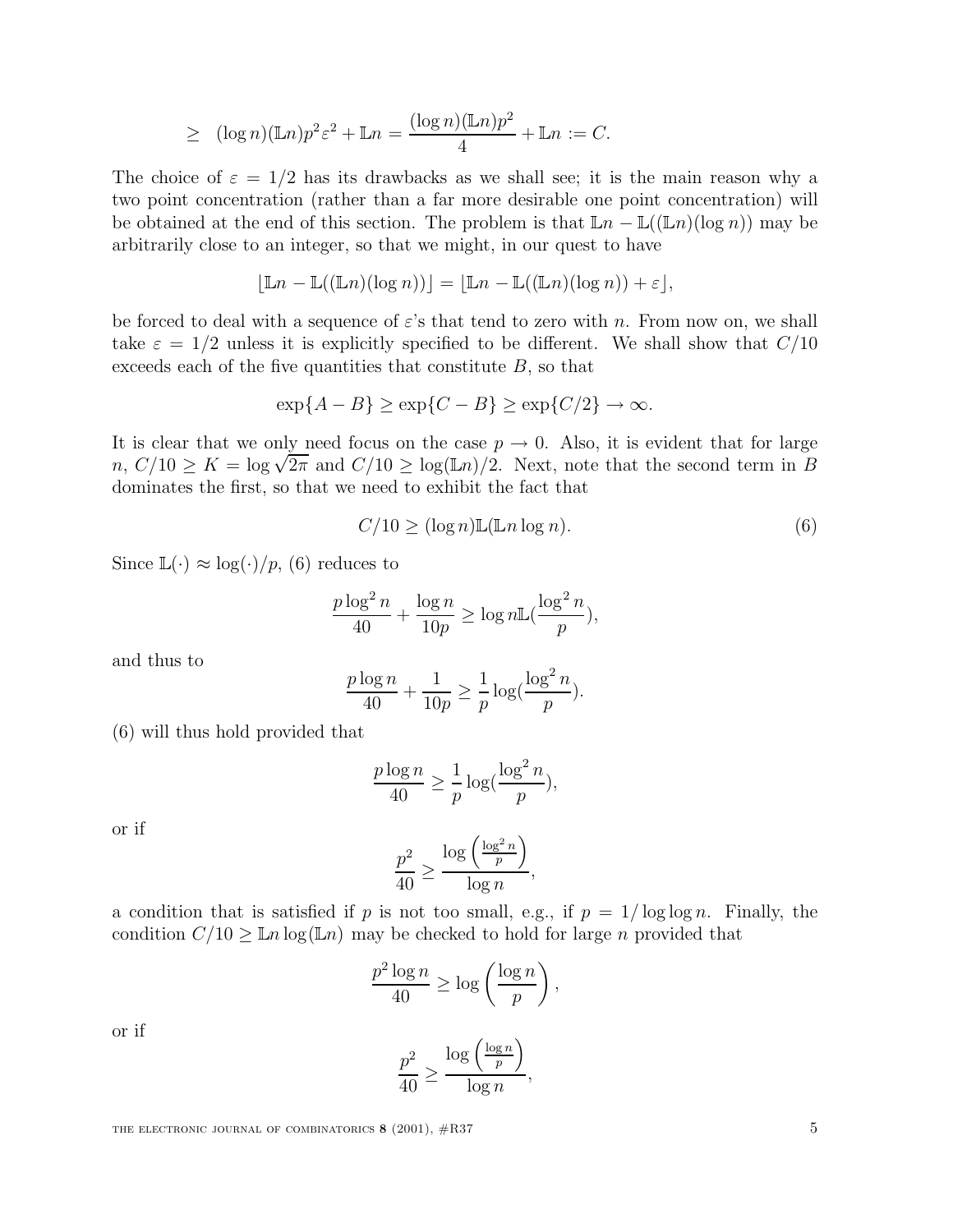and is thus satisfied if (6) is.

It is easy to check that the derivative (with respect to r) of the right hand side of  $(5)$ is non-negative if r is not too close to n, e.g., if  $r^2 \ll n$ , so that

$$
\mathbb{E}(X_{\lfloor \mathbb{L}n - \mathbb{L}((\mathbb{L}n)(\log n))\rfloor + 2}) \geq \text{right side of } (5)|_{r = \lfloor \mathbb{L}n - \mathbb{L}((\mathbb{L}n)(\log n))\rfloor + 2}
$$
\n
$$
\geq \text{right side of } (5)|_{r = \mathbb{L}n - \mathbb{L}((\mathbb{L}n)(\log n)) + \varepsilon}
$$
\n
$$
\to \infty.
$$

The above analysis clearly needs that the condition  $r^2 \ll n$  be satisfied. This holds for  $p \gg \log n / \sqrt{n}$  and  $r = \mathbb{L}n - \mathbb{L}((\mathbb{L}n)(\log n)) + K$ , where K is any constant. Now the condition

$$
\frac{p^2}{40} \ge \frac{\log\left(\frac{\log^2 n}{p}\right)}{\log n},
$$

ensuring the validity of (6) is certainly weaker than the condition  $p \gg \log n/\sqrt{n}$ . We have thus proved:

**Lemma 3** The expected number  $\mathbb{E}(X_r)$  of dominating sets of size r of the random graph  $G(n, p)$  tends to infinity if p is either fixed or tends to zero sufficiently slowly so that  $p^2/40 \geq [\log ((\log^2 n)/p)]/\log n$ , and if  $r \geq [\mathbb{L}n - \mathbb{L}((\mathbb{L}n)(\log n))] + 2$ .

It would be most interesting to see how rapidly the expected value of  $X_r$  changes from zero to infinity if  $p$  is smaller than required in Lemma 3. A related set of results, to form the subject of another paper, can be obtained on using a more careful analysis than that leading to Lemma 3 – with the focus being on allowing  $\varepsilon$  to get as large as needed to yield  $\mathbb{E}(X_r) \to \infty$ .

We next need to obtain careful estimates on the variance  $V(X_r)$  of the number of r-dominating sets. We have

$$
\mathbb{V}(X_r) = \sum_{j=1}^{\binom{n}{r}} \mathbb{E}(I_j) \{1 - \mathbb{E}(I_j)\} + 2 \sum_{j=1}^{\binom{n}{r}} \sum_{j < i} \{ \mathbb{E}(I_i I_j) - \mathbb{E}(I_i) \mathbb{E}(I_j) \} \\
= \binom{n}{r} \rho + \binom{n}{r} \sum_{s=0}^{r-1} \binom{r}{s} \binom{n-r}{r-s} \mathbb{E}(I_1 I_s) - \binom{n}{r}^2 \rho^2,\n\tag{7}
$$

where  $\rho = \mathbb{E}(I_1) = (1 - (1 - p)^r)^{n-r}$  and  $I_s$  is any generic r-set that intersects the 1<sup>st</sup> r-set in s elements. Now, on denoting the 1<sup>st</sup> and  $s<sup>th</sup>$  r-sets by A and B respectively, we have

$$
\mathbb{E}(I_1 I_s) = \mathbb{P}(A \text{ dominates and } B \text{ dominates})
$$
\n
$$
\leq \mathbb{P}(A \text{ dominates } (\widetilde{A \cup B}) \text{ and } B \text{ dominates } (\widetilde{A \cup B}))
$$
\n
$$
= \mathbb{P}(\text{each } x \in \widetilde{A \cup B} \text{ has a neighbour in } A \text{ and in } B)
$$
\n
$$
= (1 - 2(1 - p)^r + (1 - p)^{2r - s})^{n - 2r + s}.
$$
\n(8)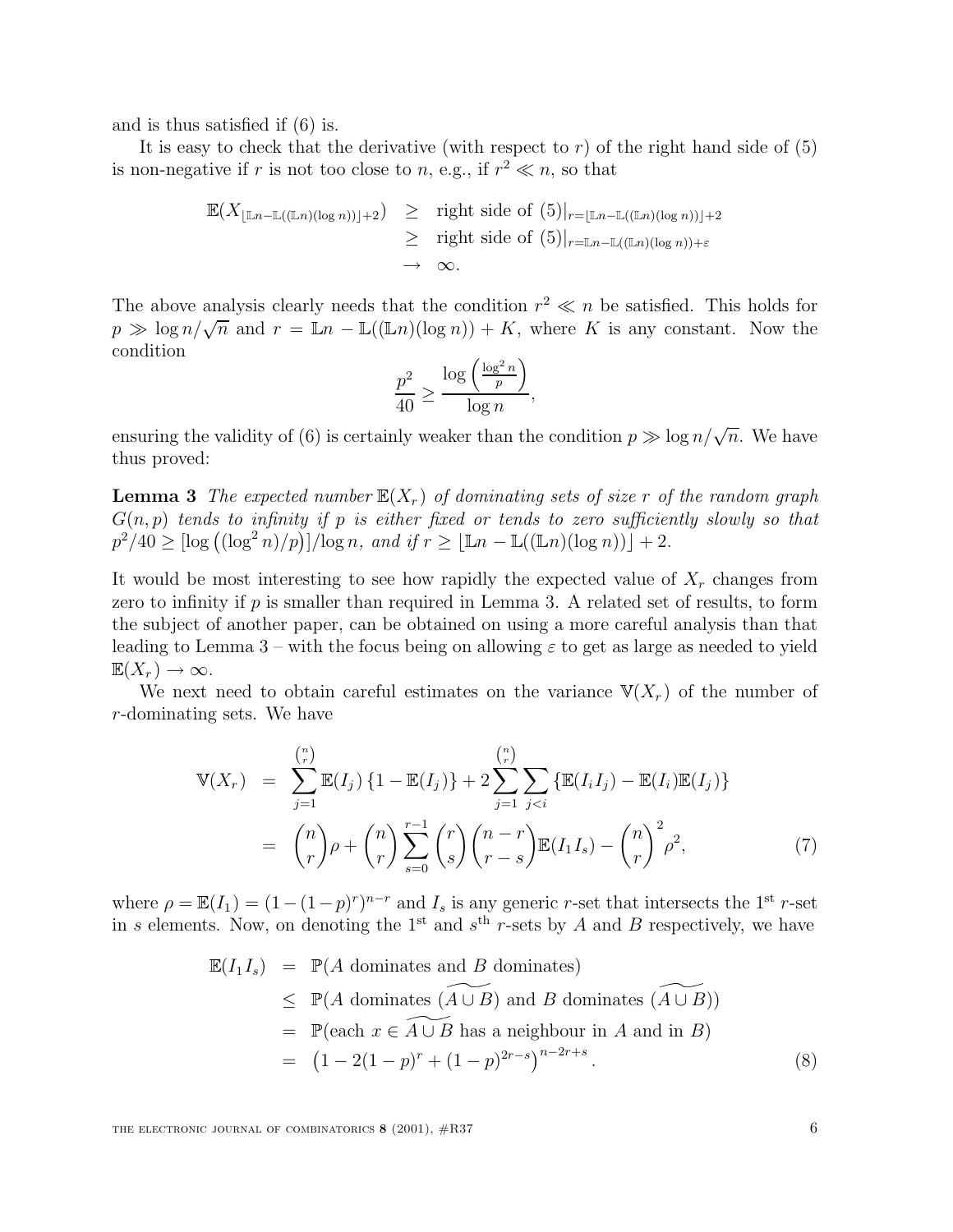In view of  $(7)$  and  $(8)$ , we have

$$
\mathbb{V}(X_r) = {n \choose r} \rho - {n \choose r}^2 \rho^2 + {n \choose r} \sum_{s=0}^{r-1} {r \choose s} {n-r \choose r-s} (1 - 2(1-p)^r + (1-p)^{2r-s})^{n-2r+s}.
$$
 (9)

We claim that the  $s = 0$  term in (9) is the one that dominates the sum. Towards this end, note that the difference between this term and the quantity  $\binom{n}{r}^2 \rho^2$  may be bounded as follows:

$$
{n \choose r} {n-r \choose r} (1 - (1-p)^r)^{2(n-2r)} - {n \choose r}^2 (1 - (1-p)^r)^{2n-2r}
$$
  
= 
$$
{n \choose r}^2 \rho^2 \left\{ \frac{{n-r \choose r}}{n} (1 - (1-p)^r)^{-2r} - 1 \right\}
$$
  

$$
\leq {n \choose r}^2 \rho^2 \left( e^{-r^2/n} \exp\left( \frac{2r(1-p)^r}{1 - (1-p)^r} \right) - 1 \right)
$$
  
= 
$$
{n \choose r}^2 \rho^2 \left( \exp\left( -\frac{r^2}{n} + 2r(1-p)^r(1+o(1)) \right) - 1 \right),
$$
 (10)

where the last estimate in (10) holds due to the fact that  $(1 - p)^r \to 0$  if  $r = \mathbb{L}n -$ <br> $\mathbb{L}(\mathbb{L}n)(\log n) + \varepsilon$  and  $n \gg \log^2 n/n$  – which are both facts that have been assumed  $\mathbb{L}((\mathbb{L}n)(\log n)) + \varepsilon$  and  $p \gg \log^2 n/n$  – which are both facts that have been assumed.<br>Note also that Note also that

$$
2r(1-p)^r(1+o(1)) > \frac{r^2}{n}
$$

holds if

$$
2(\mathbb{L}n)\log n \gg \mathbb{L}n - \mathbb{L}((\mathbb{L}n)(\log n)) + \varepsilon
$$

is true; the latter condition may be checked to hold for all reasonable choices of  $p$ . It follows that the exponent in (10) is non-negative. Furthermore,  $r(1 - p)^r \rightarrow 0$  since  $p \gg \log^{3/2} n / \sqrt{n}$ . We thus have from (10)

$$
\binom{n}{r}\binom{n-r}{r}\left(1-(1-p)^r\right)^{2(n-2r)}-\binom{n}{r}^2\left(1-(1-p)^r\right)^{2n-2r}=o([\mathbb{E}(X_r)]^2). \tag{11}
$$

Next define

$$
f(s) = {r \choose s} {n-r \choose r-s} (1 - 2(1-p)^r + (1-p)^{2r-s})^{n-2r+s};
$$

we need to estimate  $\sum_{s=1}^{r-1} f(s)$ . We have

$$
f(s) \leq {r \choose s} \frac{n^{r-s}}{(r-s)!} \left(1 - 2(1-p)^r + (1-p)^{2r-s}\right)^{n-2r+s}
$$

THE ELECTRONIC JOURNAL OF COMBINATORICS **8** (2001),  $\#R37$  7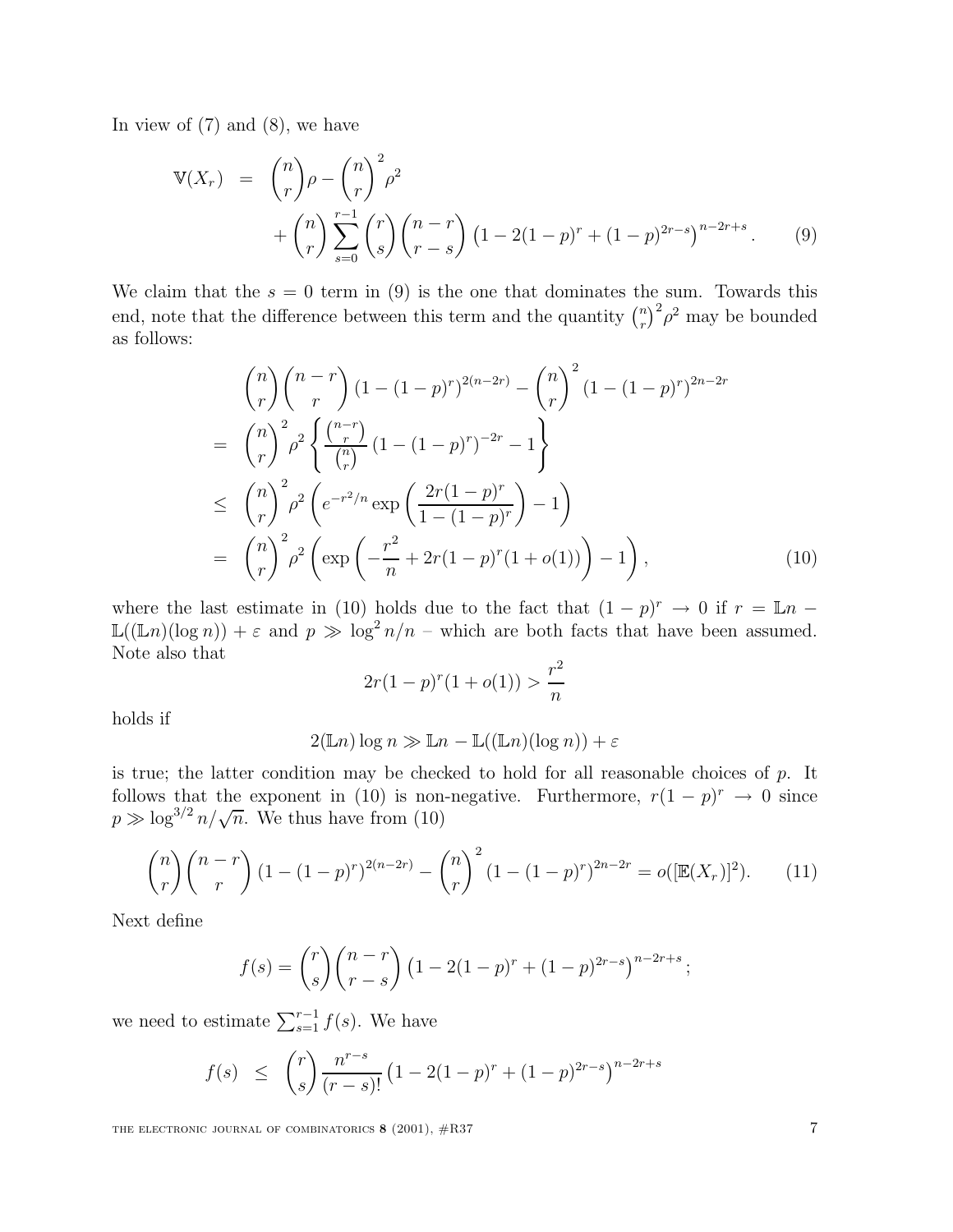$$
\leq 2 {r \choose s} \frac{n^{r-s}}{(r-s)!} \left(1 - 2(1-p)^r + (1-p)^{2r-s}\right)^n
$$
  
\n
$$
\leq 2 {r \choose s} \frac{n^{r-s}}{(r-s)!} \exp \left\{n \left((1-p)^{2r-s} - 2(1-p)^r\right)\right\} =: g(s), \tag{12}
$$

where the next to last inequality above holds due to the assumption that  $p \gg \log^{3/2} n / \sqrt{n}$ . Consider the rate of growth of  $g$  as manifested in the ratio of consecutive terms. By  $(12)$ ,

$$
\frac{g(s+1)}{g(s)} = \frac{(r-s)^2}{n(s+1)} \exp\left\{ np(1-p)^{2r-s-1} \right\} =: h(s).
$$
 (13)

We claim that  $h(s) \ge 1$  iff  $s \ge s_0$  for some  $s_0 = s_0(n) \to \infty$ , so that g is first decreasing and then increasing. We shall also show that  $g(1) > g(r-1)$  which implies that  $\sum^{r-1} f(s) <$ then increasing. We shall also show that  $g(1) \ge g(r-1)$ , which implies that  $\sum_{s=1}^{r-1} f(s) \le$ <br> $g(1)$ . First note that  $rg(1)$ . First note that

$$
h(1) \leq \frac{r^2}{2n} \exp \left\{ \frac{np}{(1-p)^2} (1-p)^{2r} \right\}
$$
  
= 
$$
\frac{r^2}{2n} \exp \left\{ \frac{p}{n(1-p)^{2-2\varepsilon}} (\ln \log n)^2 \right\} \to 0
$$

since  $p \gg \log n / \sqrt{n}$ , and that

$$
h(r-1) \approx \frac{1}{nr} \exp \left\{ (1-p)^{\varepsilon} \log^2 n \right\}
$$

$$
\approx \frac{p}{n \log n} \exp \left\{ (1-p)^{\varepsilon} \log^2 n \right\}
$$

$$
\geq \frac{1}{n^{3/2}} \exp \left\{ (1-p)^{\varepsilon} \log^2 n \right\} \geq 1
$$

provided that p is not of the form  $1 - o(1)$ . Now,

$$
h(s) = \frac{(r-s)^2}{n(s+1)} \exp\left\{ np(1-p)^{2r-s-1} \right\} \ge 1
$$

iff

$$
\exp\left\{\frac{p(1-p)^{-s-1+2\varepsilon}(\mathbb{L}n\log n)^2}{n}\right\} \ge \frac{n(s+1)}{(r-s)^2}
$$

iff

$$
(1-p)^{s+1} \log \frac{n(s+1)}{(r-s)^2} \le p(1-p)^{2\varepsilon} \frac{(\ln n \log n)^2}{n}
$$

iff

$$
(1-p)^{s+1-2\varepsilon} (\log n)(1+\delta(s)) \le p \frac{(\ln \log n)^2}{n},
$$
  
(where  $\delta(s) = \Theta(\log r / \log n))$ )

iff

$$
(s+1-2\varepsilon) = s \ge \frac{\log p + 2\log(\mathbb{L}n) + \log\log n - \log n - \log(1+\delta(s))}{\log(1-p)}.\tag{14}
$$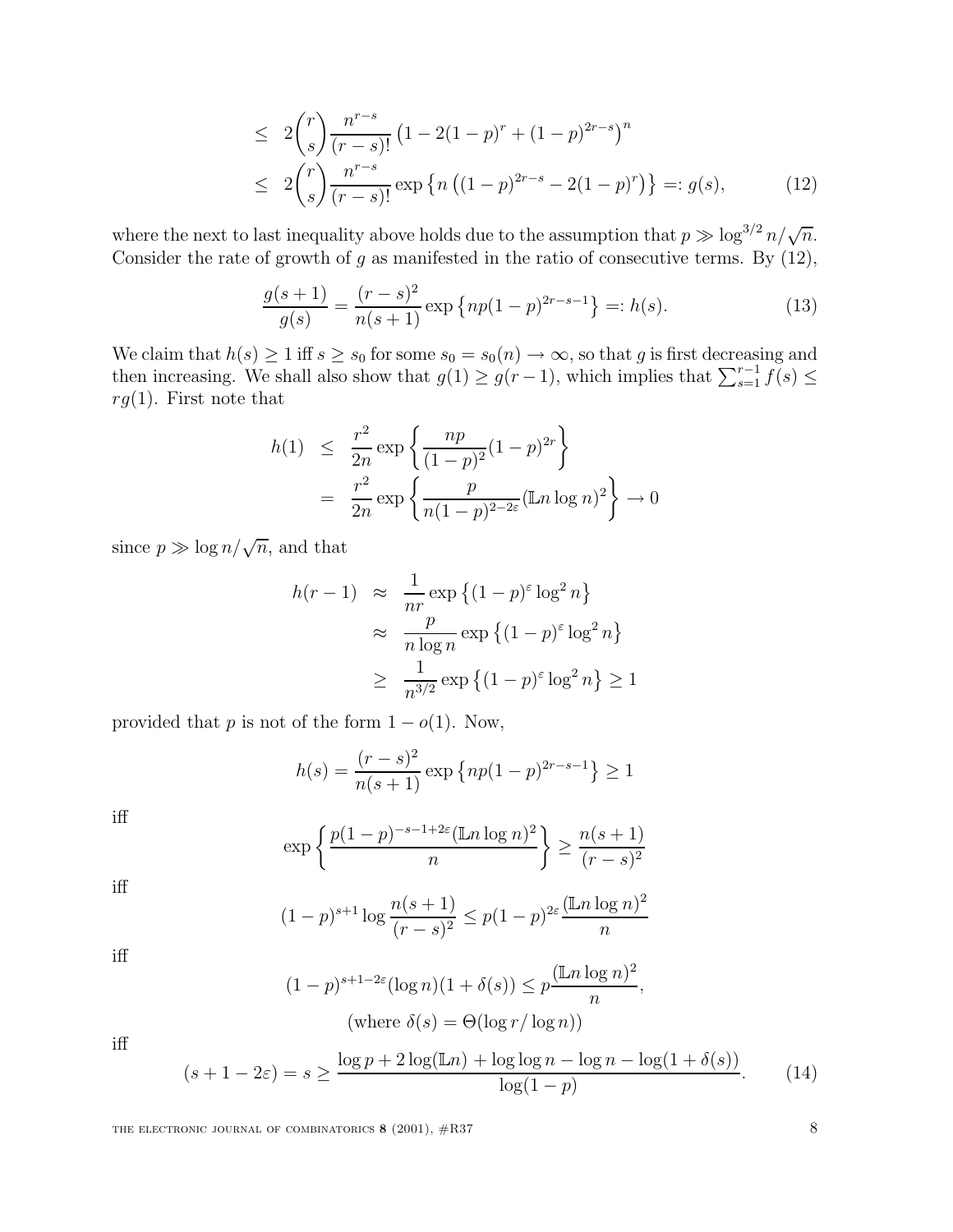First note that

$$
\left| \frac{\log(1 + \delta(s))}{\log(1 - p)} \right| \approx \frac{\delta(s)}{p} \le \frac{2 \log r}{p \log n} \le \frac{2 \log(\mathbb{L}n)}{p \log n} \to 0
$$

if  $p \gg \log((\log n)/p)/\log n$ , which is a weaker condition than (6). Also, since  $\log n \gg \log(\log n + 2\log(\ln n))$  it follows that the right hand side of (14) is of the form  $a + o(1)$  $\log \log n + 2 \log(\mathbb{L}n)$ , it follows that the right hand side of (14) is of the form  $a_n + o(1)$ ,  $a_n \to \infty$ , so that  $h(s) \geq 1$  iff  $s \geq s_0$ , as claimed. Note next that  $g(1) \geq g(r-1)$  iff

$$
2r \frac{n^{r-1}}{(r-1)!} \exp \left\{ n \left( (1-p)^{2r-1} - 2(1-p)^r \right) \right\}
$$
  
\n
$$
\geq 2nr \exp \left\{ n \left( (1-p)^{r+1} - 2(1-p)^r \right) \right\},
$$

i.e., if

$$
\frac{n^{r-1}}{(r-1)!} \exp \left\{ n \left( (1-p)^{2r-1} - (1-p)^{r+1} \right) \right\} \ge n,
$$

 $\frac{n}{(r-1)!}$  exp {n ((1)<br>which in turn is satisfied provided that

$$
\frac{n^{r-1}}{(r-1)!} (1 - (1-p)^r)^n \ge n,
$$

or if

$$
\mathbb{E}(X_r) \ge \frac{n^2}{r}(1+o(1)).
$$

The last condition above holds since  $\mathbb{E}(X_r) \geq \exp\{C/2\}$ , where  $C = ((\log n)(\mathbb{E}n)^{2})/4 + \mathbb{E}n$  is certainly larger than  $(\text{sw})$  6 log n  $C = ((\log n)(\mathbb{L}n)p^2)/4 + \mathbb{L}n$  is certainly larger than (say) 6 log n if p is not too small, e.g., if  $p \geq 24/\log n$ . In conjunction with the fact that  $h(1) < 1$  and  $h(r-1) > 1$ , (9) and (10) and the above discussion show that

$$
\frac{\mathbb{V}(X_r)}{\mathbb{E}^2(X_r)} \le \frac{1}{\mathbb{E}(X_r)} + \left(2r(1-p)^r - \frac{r^2}{n}\right)(1+o(1)) + \frac{rg(1)\binom{n}{r}}{\mathbb{E}^2(X_r)};
$$
\n(15)

we will thus have  $\mathbb{V}(X_r) = o(\mathbb{E}^2(X_r))$  if  $\mathbb{E}(X_r) \to \infty$  provided that we can show that the last term on the right hand side of (15) tonds to zero. We have last term on the right hand side of (15) tends to zero. We have

$$
\frac{rg(1)\binom{n}{r}}{\mathbb{E}^2(X_r)} \leq \frac{2r^2n^{r-1}\exp\left\{n\left((1-p)^{2r-1}-2(1-p)^r\right)\right\}}{(r-1)!(\binom{n}{r}\rho^2)}
$$
\n
$$
\leq 3\frac{r^3}{n}\frac{(1-2(1-p)^r+(1-p)^{2r-1})^n}{(1-2(1-p)^r+(1-p)^{2r})^n}
$$
\n
$$
\leq 3\frac{r^3}{n}\left(1+\frac{(1-p)^{2r-1}-(1-p)^{2r}}{(1-(1-p)^r)^2}\right)^n
$$
\n
$$
\leq 3\frac{r^3}{n}\exp\left\{\frac{np(1-p)^{2r-1}}{(1-(1-p)^r)^2}\right\}
$$
\n
$$
\leq 3\frac{r^3}{n}\exp\left\{p\frac{((\mathbb{L}n)(\log n))^2}{n}(1+o(1))\right\} \to 0,
$$

since  $p \gg \log n / \sqrt[3]{n}$ , establishing what is required. We are now ready to state our main result.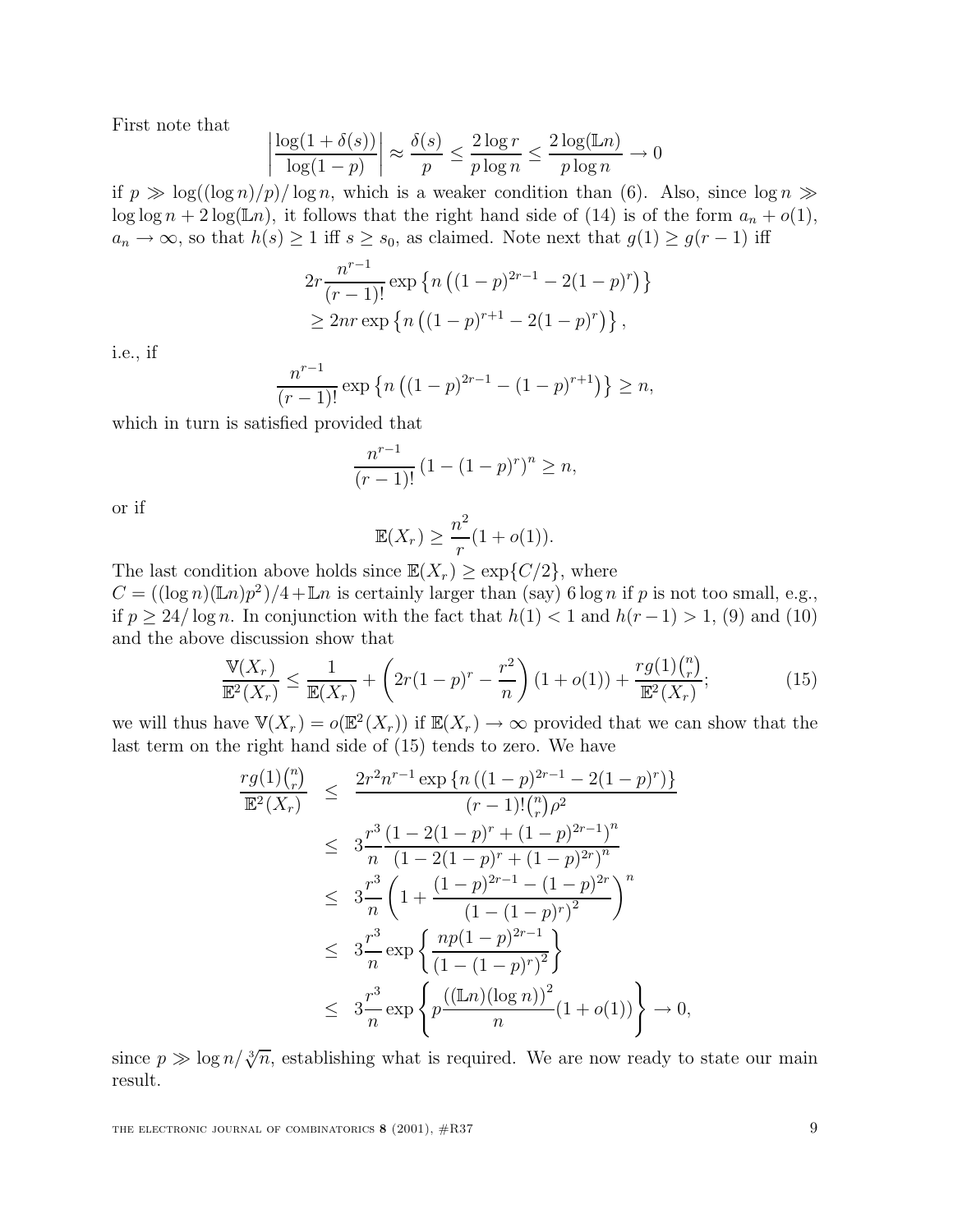**Theorem 4** The domination number of the random graph  $G(n, p)$ ;  $p = p_n \geq p_0(n)$ is, with probability approaching unity, equal to  $|\mathbb{L}n - \mathbb{L}((\mathbb{L}n)(\log n))| + 1$  or  $|\mathbb{L}n \mathbb{L}((\mathbb{L}n)(\log n))+2$ , where  $p_0(n)$  is the smallest p for which

$$
p^2/40 \geq \left[\log\left((\log^2 n)/p\right)\right]/\log n
$$

holds.

**Proof** By Chebychev's inequality, Lemma 3, and the fact that  $\mathbb{V}(X_r) = o(\mathbb{E}^2(X_r))$  whenever  $\mathbb{E}(X_r) \to \infty$ ,

$$
\mathbb{P}(D_n > r) = \mathbb{P}(X_r = 0) \le \mathbb{P}(|X_r - \mathbb{E}(X_r)|) \ge \mathbb{E}(X_r) \le \frac{\mathbb{V}(X_r)}{\mathbb{E}^2(X_r)} \to 0
$$

if  $r = |Ln - L(\lfloor Ln \rfloor(\log n))| + 2$ . This fact, together with Lemmas 1 and 2, prove the required result. (Note: strictly speaking, we had shown above that " $\mathbb{V}''(X_s) \to \infty$  if  $s = \mathbb{L}n - \mathbb{L}((\mathbb{L}n)(\log n)) + \varepsilon = \mathbb{L}n - \mathbb{L}((\mathbb{L}n)(\log n)) + 1/2$ . The fact that  $\mathbb{V}(X_r) \to$  $\infty$  (r =  $\left|\mathbb{L}n - \mathbb{L}(\mathbb{L}n)(\log n)\right|$  + 2) follows, however, since we could have taken  $\varepsilon$  =  $|\mathbb{L}n - \mathbb{L}((\mathbb{L}n)(\log n))| + 2 - \mathbb{L}n + \mathbb{L}((\mathbb{L}n)(\log n))$  in the analysis above, and bounded all terms involving  $\varepsilon$  by noting that  $1 \leq \varepsilon \leq 2$ .)

### **3 Almost Sure Results**

In this section, we show that one may, with little effort, derive a three point concentration for the domination number  $D_n$  of the subgraph  $G(n, p)$  of  $G(\mathbb{Z}^+, p)$ , p fixed. Specifically, we shall prove

**Theorem 5** Consider the infinite random graph  $G(\mathbb{Z}^+, p)$ , where p is fixed. Let  $\mathbb{P}$  be the measure induced on  $\{0,1\}^{\infty}$  by an infinite sequence  $\{X_n\}_{n=1}^{\infty}$  of Bernoulli (p) random<br>variables, and denote the domination number of the induced subgraph  $G(1, 2, \ldots, n, n)$ variables, and denote the domination number of the induced subgraph  $G({1, 2, ..., n}, p)$ by  $D_n$ . Then, with  $R_n = \lfloor \mathbb{L} n - \mathbb{L}((\mathbb{L} n)(\log n)) \rfloor$ ,

$$
\mathbb{P}\left(1 \le \liminf_{n \to \infty} (D_n - R_n) \le \limsup_{n \to \infty} (D_n - R_n) \le 3\right) = 1.
$$

In other words, for almost all infinite sequences  $\omega = \{X_n\}_{n=1}^{\infty}$  of p-coin flips, i.e., for all  $\omega \in \Omega$ :  $\mathbb{P}(\Omega) = 1$ , there exists an integer  $N_0 = N_0(\omega)$  such that  $n > N_0 \rightarrow R + 1 \leq D \leq R$  $\omega \in \Omega$ ;  $\mathbb{P}(\Omega) = 1$ , there exists an integer  $N_0 = N_0(\omega)$  such that  $n \ge N_0 \Rightarrow R_n + 1 \le D_n \le$  $R_n + 3$ , where  $D_n$  is the domination number of the induced subgraph  $G({1, 2, ..., n}, p)$ .

**Proof** Equation (3) reveals that for fixed p,

$$
\mathbb{P}(D_n \le R_n) \le \mathbb{E}(X_{R_n})
$$
  
\n
$$
\le \exp\{2\mathbb{L}n - 2\mathbb{L}((\mathbb{L}n)(\log n)) - (\log n)\mathbb{L}((\mathbb{L}n)(\log n)) - (1 - o(1))\mathbb{L}n\log \mathbb{L}n\}.
$$
\n(16)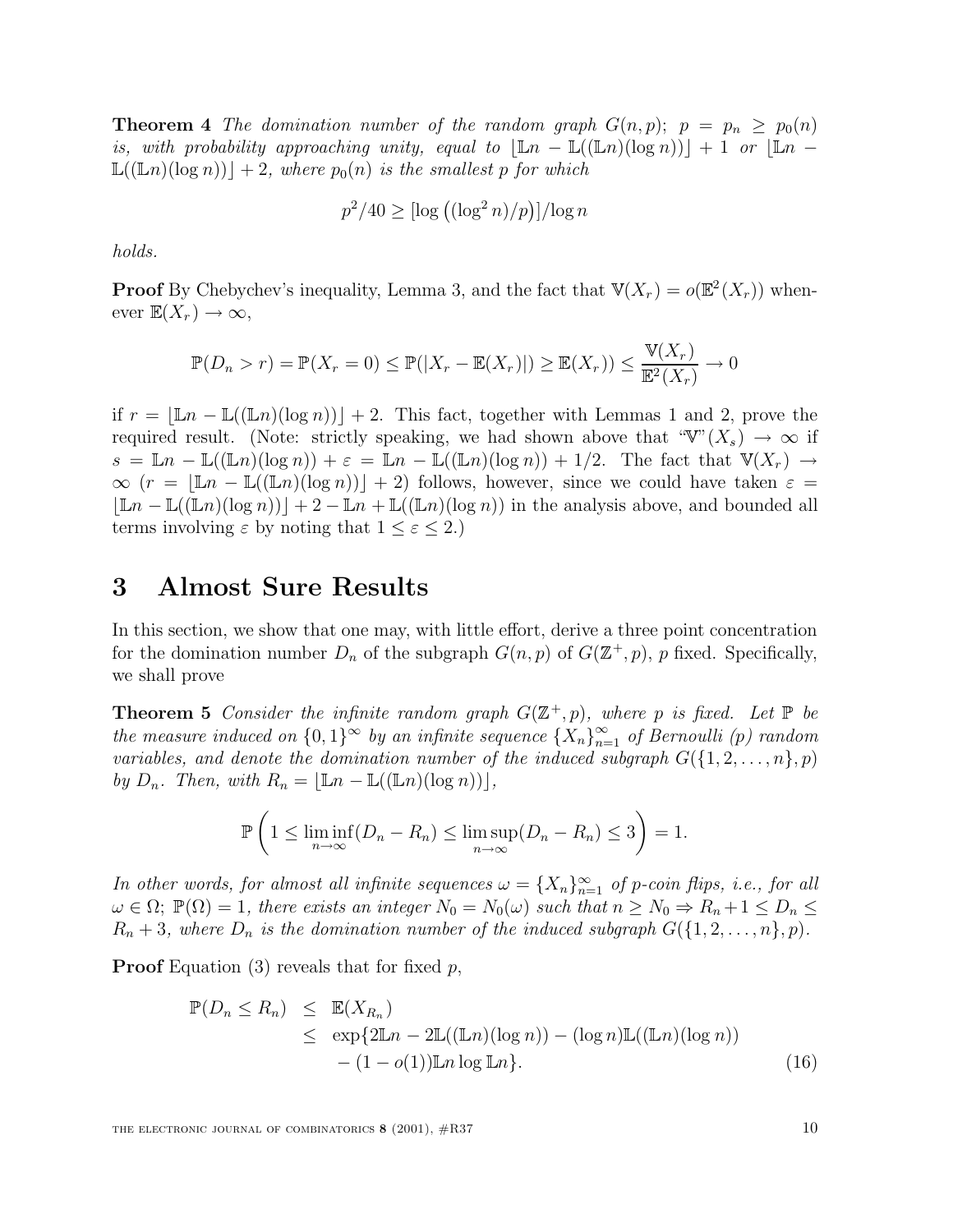Since  $\mathbb{L}n = K \log n$ , the right hand side of (16) is asymptotic to

$$
\exp\{-3K(1+o(1))\log n\log\log n\} = \frac{1}{n^{3K(1+o(1))\log\log n}}.
$$

Thus

$$
\sum_{n=1}^{\infty} \mathbb{P}(D_n \le R_n) < \infty,
$$

which proves, via the Borel-Cantelli lemma, that

$$
\mathbb{P}(D_n \le R_n \text{ infinitely often}) = 0. \tag{17}
$$

Unfortunately, however, the analysis in Section 2 only gives

$$
\mathbb{P}(D_n \ge R_n + 3) = O\left(\frac{\log^3 n}{n}\right),\,
$$

so that we may only conclude (here we are launching the standard "subsequence" argument for proving almost sure results in probability theory) that

$$
\mathbb{P}(D_{n^2} \ge R_{n^2} + 3 \text{ infinitely often}) = 0. \tag{18}
$$

Using (18), we take any S with  $|S| = R_{n^2} + 2$  that dominates  $G(n^2, p)$ . Let S' consist of all vertices of  $G(n^2 + 2n, p) := G(1, 2, \ldots, n^2, \ldots, n^2 + 2n, p)$  that are not dominated by  $S$ ; clearly we have

$$
|S| + |S'| \ge D_{n^2 + j} \ \forall \ 1 \le j \le 2n,
$$

and, in particular, the set  $S \cup S'$  dominates  $G(n^2 + 2n, p)$ . But

$$
|S'| = \sum_{j=1}^{2n} F_j,
$$

where the  $F_j$  are independent Bernoulli variables with parameter  $(1-p)^{R_{n^2}+2}$ , so that the well-known estimate

$$
\mathbb{P}(\text{Bin}(n, p) \ge k) \le \frac{(np)^k}{k!}
$$

yields

$$
\mathbb{P}(|S'| \ge 2) \le 2n^2(1-p)^{2R_{n^2}+4}
$$
  
\n
$$
\le 2n^2(1-p)^2(1-p)^{2(\mathbb{L}n^2-\mathbb{L}((\mathbb{L}n^2)(\log n^2)))}
$$
  
\n
$$
= 32(1-p)^2\frac{(\mathbb{L}n)^2(\log n)^2}{n^2}.
$$
\n(19)

We could have, in (19), used a more exact computation, but the end result would have been the same (up to a constant). In any case, (19) and the Borel-Cantelli lemma reveal that

$$
\mathbb{P}(|S'| \ge 2 \text{ infinitely often}) = 0,
$$

THE ELECTRONIC JOURNAL OF COMBINATORICS **8** (2001),  $\#R37$  11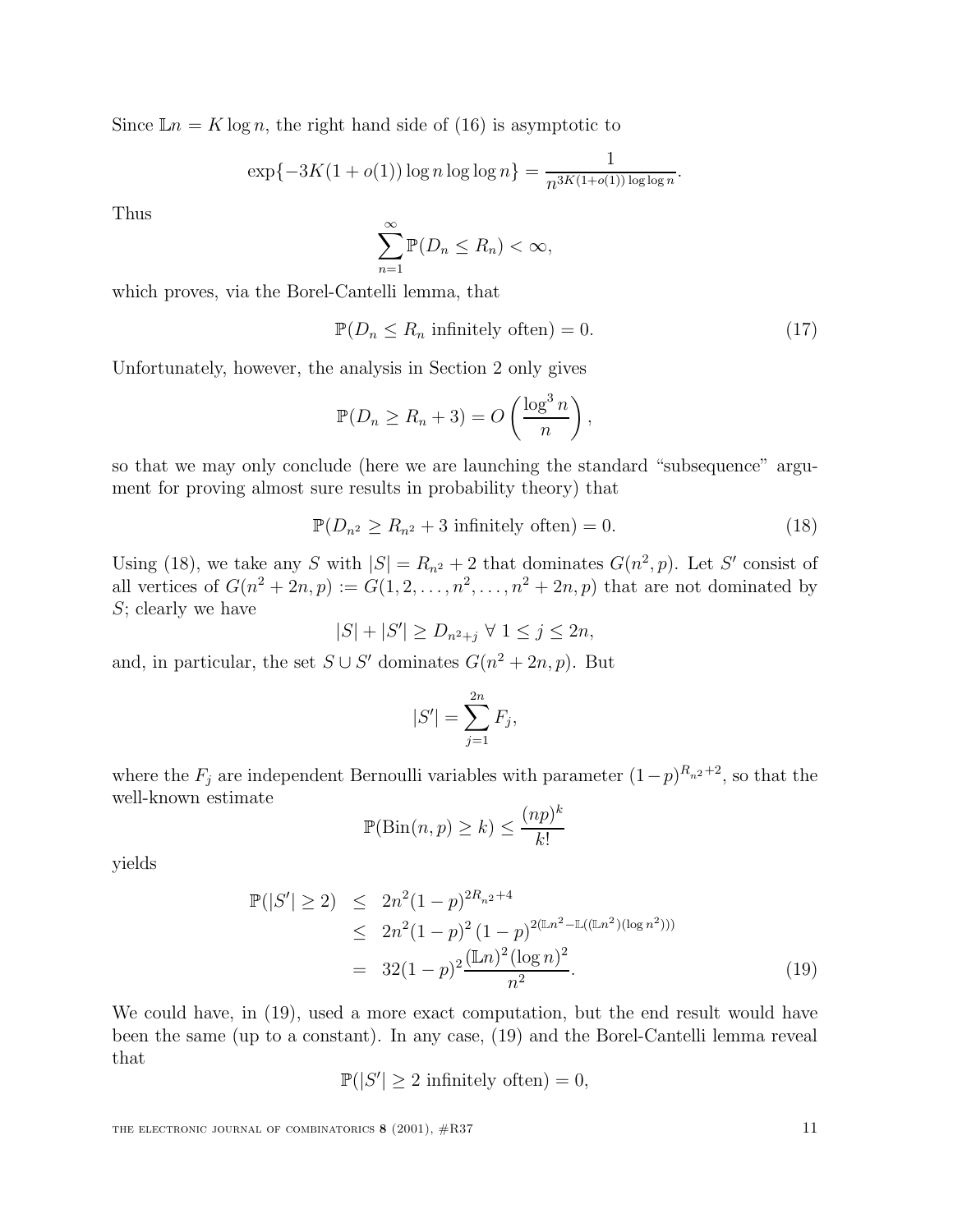so that we have, on using equation (18) and the notation "i.o." for "infinitely often,"

$$
\mathbb{P}(D_n \ge R_n + 4 \text{ i.o.}) = \mathbb{P}(D_{n^2} \ge R_{n^2} + 3 \text{ i.o.}, D_n \ge R_n + 4 \text{ i.o.}) \n+ \mathbb{P}(D_{n^2} \le R_{n^2} + 2 \ (n \ge n_0), D_n \ge R_n + 4 \text{ i.o.}) \n\le 0 + \mathbb{P}(|S'| \ge 2 \text{ i.o.}) \n= 0.
$$
\n(20)

The result follows on combining (17) and (20).

# **4 Open Questions**

(1) Noga Alon and David Wilson both commented, after listening to Godbole's talk at the 2001 Poznañ Random Structures and Algorithms conference, that it is likely that the two-point concentration result can be extended to a wider range of ps. The delicate analysis needed to show this remains to be conducted.

(2) Can the results in this paper, which have obvious connections to the so-called "tournaments with property  $S_k$ " [1], be used to improve the bounds in Section 1.2 of [1]?

**Acknowledgment** The research of both authors was supported by NSF Grant DMS-9619889, and was conducted at Michigan Technological University in the Summer of 1999, when Ben Wieland was an undergraduate student at the Massachusetts Institute of Technology.

### **References**

- [1] N. Alon and J. Spencer, The Probabilistic Method, John Wiley, New York, 1992.
- [2] B. Bollobás, Random Graphs, Academic Press, New York, 1985.
- [3] P. Dryer, Ph.D. Dissertation, Department of Mathematics, Rutgers University, 2000.
- [4] C. Kaiser and K. Weber (1985), "Degrees and domination number of random graphs in the n-cube," Rostock. Math. Kolloq. **<sup>28</sup>**, 18–32.
- [5] S. Nikoletseas and P. Spirakis, "Near optimal dominating sets in dense random graphs with polynomial expected time," in J. van Leeuwen, ed., Graph Theoretic Concepts in Computer Science, Lecture Notes in Computer Science **790**, pp. 1–10, Springer Verlag, Berlin, 1994.
- [6] T. Haynes, S. Hedetniemi, and P. Slater, Fundamentals of Domination in Graphs, Marcel Dekker, Inc., New York, 1998.
- [7] T. Haynes, S. Hedetniemi, and P. Slater, eds., Domination in Graphs: Advanced Topics, Marcel Dekker, Inc., New York, 1998.